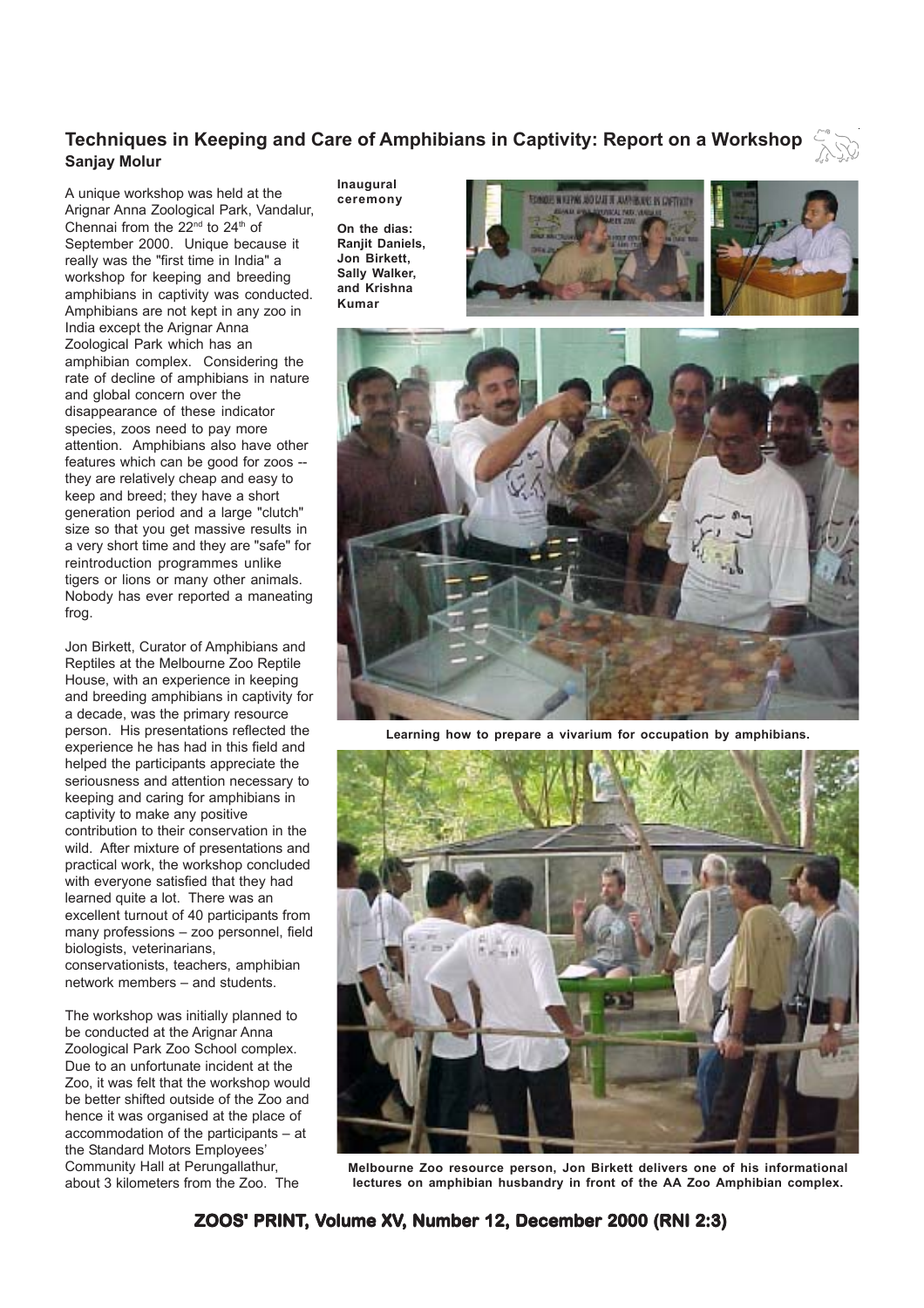accommodation, though very modest, was well tolerated by the 20 odd participants and nothing was lost from the workshop.

The inaugural was informal with Krishna Kumar, Director of Arignar Anna Zoological Park, Ranjit Daniels, Secretary of Chennai Snake Park Trust, Sally Walker, Founder Secretary of Zoo Outreach Organisation and Jon Birkett, Curator of Melbourne Zoo Reptile House opening the workshop.

Krishna Kumar welcomed the participants and conveyed in brief of the situation for conservation breeding in Indian zoos, which is more for bigger mammals, rather than amphibians. He hoped that this workshop would help him and his colleagues – the biologists, Manimozhi, Baskar, Sekar and forester, Perumal – to understand the details of keeping and breeding amphibians in captivity. AAZP is the first zoo in India to set up an amphibian exhibit and he hoped that their techniques would be evaluated as part of the workshop, with Jon's expert comments on their improvement.

Sally Walker narrated in brief the long history behind the organisation of the workshop and emphasised the need for such workshops on lower forms as the lower mammals, reptiles, invertebrates and amphibians would be the ideal candidates for scientific, meaningful and holistic conservation efforts that



**Sanjay Molur talks about the status of Indian amphibians**

zoos can take part in. She hoped that the Central Zoo Authority and all the zoos in India and South Asia would take up these levels so as to build a better image for zoos, do meaningful conservation and education work, and finally be able to reintroduce many of the smaller forms into the wild without causing grave danger to humans.

Jon Birkett delivered an excellent onehour presentation on the status of amphibians globally with an emphasis on captive breeding complementing conservation efforts, with appropriate examples. He also emphasised the need and urgency to look at pathogenic diseases affecting amphibian populations around the world and zoos being a good research station to study the effects of such pathogens on populations.

Soon after the inaugural, lectures began with the first presentation from Ranjit Daniels on "What are amphibians". He touched upon topics such as taxonomy, identification, differences between groups, the recent nomenclature confusions and fielded many questions from interested participants. His talk was followed by Sanjay Molur's presentation on the status of Indian amphibians, which was presented from the results of the Conservation Assessment and Management Plan workshop for amphibians in 1997. Sanjay also brought in elements of the networking effort and the results till date, with stark statistics on the status and threat to amphibians because of physical threats and threats due to lack of focus in amphibian studies in India. Later, Ranjit again spoke on his experiences in keeping amphibians in captivity while at the Indian Institute of Science.

Jon Birkett, the main resource person at the workshop had well-prepared lectures on various topics in keeping and caring for amphibians in captivity. From his invaluable experience, he had put together slides and notes on different topics for very easy understanding of the concept for beginners such as those in the workshop. To complement his presentations, he also made use of the vivarium provided to show the different aspects of preparation and care, as a practical demonstartion exercise. The Melbourne Zoo has, in its decade-long



**Briefing Book prepared by Jon Birkett and the Melbourne Zoo**



**Manimozhi of AAZP actively involved in a practical demonstration.**



**A working group assessing the AAZP's amphibian enclosure.**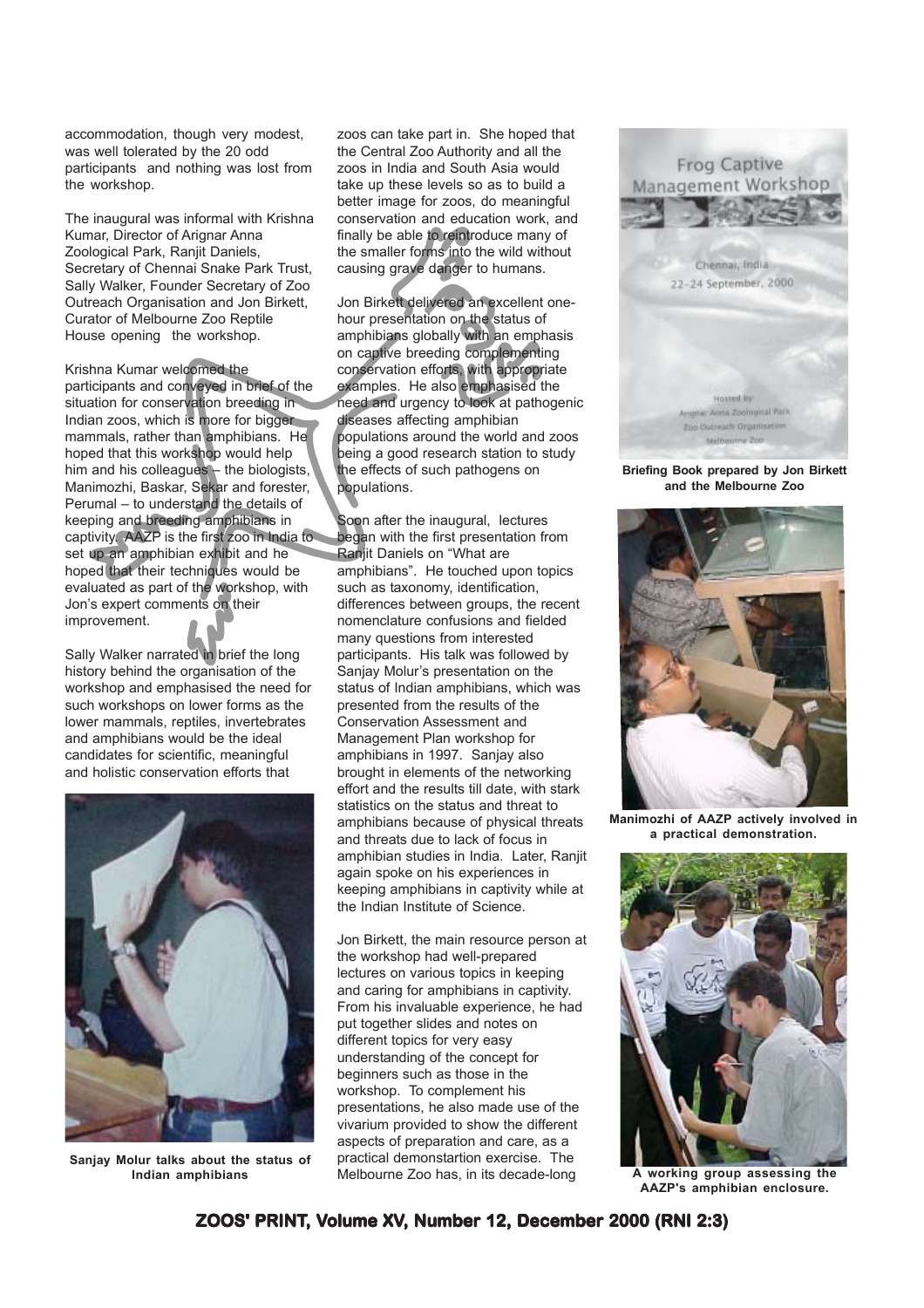

**The workshop also met at the Zoo. Rathinasabapathy of Coimbatore Zoo summarises the report of his working group.**



**There was much interest in enriching the unique vivarium donated by Melbourne Zoo to Arignar Anna Zoological Park for their amphibian programme.**

**The workshop would not have been possible without the help of the following organisations: Melbourne Zoo, Australia Friends of Rare Amphibians of the Western Ghats (FRAWG) American Association of Zoo Keepers, Minnesota Zoo Chapter Arignar Anna Zoological Park, Vandalur Fauna and Flora International**

**We are extremely thankful to the above institutions and the individuals below who were instrumental in the organisation of the workshop N. Krishnakumar, Chris Banks, Jon Birkett**

experience of keeping amphibians, developed a basic design for a vivarium (terrarium for amphibians and reptiles), which can be manipulated to suit any condition from just exhibition to breeding of frogs to keeping tadpoles. He had sent in the design for the vivarium much before the workshop and a full-scale glass vivarium was constructed by the Zoo's exveterinarian, Dr. Paul Fredericks. The vivarium was used for demonstrating all the various aspects to building and manipulating the enclosure for specific purposes. The topics covered by Jon during the workshop include the following:

- 1. Importance of captive breeding for amphibians
- 2. Enclosure design
- 3. Captive husbandry water management
- 4. Veterinary care
- 5. Diet
- 6. Breeding frogs and
- 7. Husbandry of tadpoles.

Details of each of the topics can be seen in the Agenda of the workshop which follows.

During the course of the workshop, Manimozhi from AAZP and Dr. G.K. Bhat from JCBM College gave talks on their projects. Manimozhi explained his zoo's efforts in keeping amphibians in captivity and also the field research that was organised to study amphibian fauna of Kanchipuram District as part of the wildlife studies funded by the Tamil Nadu Forest Department. Dr. G.K. Bhat from JCBM College at Sringeri, Karnataka, is reputed for his knowledge on caecilians, the limbless amphibians, and has had the experience of keeping them in captivity for some time. His talk on this lesser known group of amphibians created much interest among the participants, which was also much appreciated. His input at the workshop was quite crucial because 24 species of amphibians in India belong to the caecilian families.

Apart from talks and discussions, there were practical sessions on enclosure design, water management. construction, filtration system, substrate selection, etc., which would follow the specific topics discussed by Jon. There was a field visit to a wetland nearby in Vandalur to give the experience of night frogging for participants. A session on evaluating the AAZP's amphibian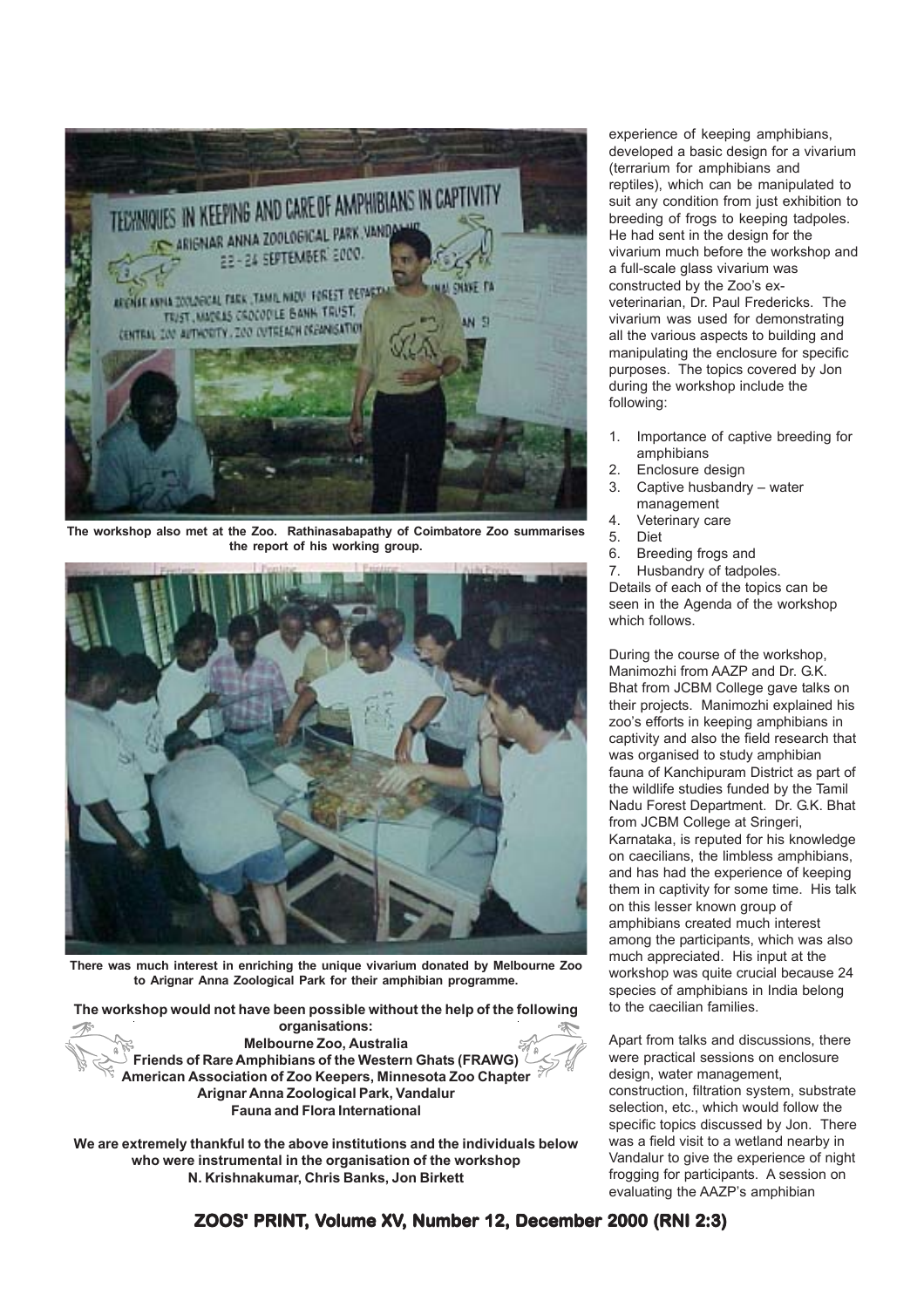enclosure was held in the afternoon of the second day, followed by working groups on their comments, improvements and suggestions on the next morning at the zoo site itself. The results from these discussions are published along with this report and will be used, where feasible, by the AA Zoo to improve their amphibian enclosure.

On the last day of the workshop, participants were taken to Chennai Snake Park Trust for a tour of their facility and their recently initiated amphibian enclosures. Ranjit Daniels also showed some slides of his captive facility developed for amphibians during that visit. The participants then dispersed from the Snake Park to their respective destinations.

### **Acknowledgement**

The Workshop was made possible because of the tireless efforts of Chris Banks, Director of Conservation, Melbourne Zoo and Jon Birkett, Curator of the Reptile House, Melbourne Zoo, Melbourne, Victoria, Australia as well as Krishna Kumar, A. Manimozhi, N. Baskar and Shekar of the Arignar Anna Zoological Park, Vandalur which hosted the workshop along with the Forest Department of Tamil Nadu. The Chennai Snake Park Trust, Central Zoo Authority and Madras Crocodile Bank Trust were the collaborators. Zoo Outreach Organisation, Conservation Breeding Specialist Group India Amphibian Special Interest Group and the Amphibian Network of South Asia were the organisers and coordinators.

The Melbourne Zoo needs special mention because the workshop would not have been possible but for their support in flying Jon to India and for paying for some parts of the workshop arrangements. A packet of Material was also given to the participants at the workshop, which included the extremely informative manual on amphibians in captivity prepared by Jon Birkett. A set of stamps released on frogs by the Australian government along with a sticker on biodiversity as well as food and accomodation for the workshop were the other items Melbourne Zoo sponsored.

The Arignar Anna Zoo should be particularly acknowledged for their excellent handling of a crisis which could have spoiled the workshop. They were clear and calm and took care of the crisis and their solidering on so that the workshop could still take place. With the exception of the formal inaugural and validictory, nothing else was missed. Their arrangements and hospitality and enthusiastic participation were particularly appreciated by the  $p$  ar idepents.

On its part, the Zoo Outreach Organisation made a handbag with the workshop, a workshop T-shirt and various other publications 700 brings out. Anybody interested in having a set of the workshop items can write to ZOO. The cost of the bag with T-shirt and manual is Rs. 300.00. Cost of the ma ual seperately will be Rs. 150.00.

Brij Kishore Gurta, Scientist at Central Zoo Authority, was sorely nissed as he is the pioneer in keeping and breeding am hibians in captivity when he was working a Coimbatore Zoological Park. Brij suffered an attack of asthma before the workshop and was not permitted to move by his doctor. He sent copies of his excellent handbook 'Captive Care of Common Indian Frogs and Toads" as well as a reprint sufficient for all participants. Brij designed an attractive poster as well which will be sent to participants along with their group photo and certificate.

## **WORKING GROUP REMARKS -- AA ZOO AMPHIBIAN COMPLEX ENHANCEMENT EVALUATION**

 Arignar Anna Zoo is the first to start and maintain an amphibian complex. They had an old enclosure which was lying vacant and with a minimum of funds and a maximum of hard work and creativity, they -- led by Mr. Manimozhi who has a particular interest in amphibians -- started the first amphibian captive facility in any Indian zoo.

The AA Zoo was interested to have their experiment evaluated and subjected themselves to comments from participants who were assigned to two working groups for this task. Participants viewed the enclosure, heard comments and a presentation by Jon Birkette and made their suggestions in groups which met outdoors in the zoo itself. The list below are some problems with the enclosures and solutions suggested by the Working Groups.

### **Group I**

### **1 Problem : Visibility**

Remedial suggestions : Tilted glass  $(10-30)$ Shaded visitors side Display should be lowered/viseversa Water level to be brought in line with glass front Background - slope towards the front Glass fronts Species-specific enclosures Common T.N. (Chennai) species

2 Animal Requirements Suitable micro-habitat as per species requirements Size based on species habits/ habitat arboreal terrestrial burrowing \* special attentioninterpretive graphics. aquatic creepers on back wall Floor- sandy pebbled grassy marshy leaf litter plants logo combining all Hillock background - can be removed for certain species water percolation- floor to reflect this requirement.

3 Water pH factor/temperature humidity- maintained@ ? % individualised ponds/drainage plumbing water quality water source (well water) biological filters? alternatives

4 Light Natural lighting/Sunlight Avoid litter falling on cage roof

5 Feeding insects Wild/capture light tap/pheromone taps.

#### 6 Access (Keeper)

entry for cleaning glass insides flexibility (minimised disturbance) door modification to seal cracks/ predator proof / escape proof

#### Interpretation

General interpretive message infront of the exhibit (Wetlands with where frogs fit) wet land frog Life cycle of the frog (graphic) Status in India /T.N./Chennai/ Arignar Anna Zoological Park individual - species specific / enclosure graphics Common name local name scientific name distinction habits features id breeding food - wild /captive size Transparent acrylic with back light

### English/Regional

Sound box / effects Interactive electronic exhibits Awareness & interest in keeper/ keeper talks Brochures/pamphlet/stickers (on request) Media involvement - Amphibian week/schools involvement

# Group Members

1. A. Manimozhi 2. Raju Vyas 3. Saju K. Abraham 4. R. Rajarathinam 5. B. Rathinasabapathy 6. Humayun Taher 7. Gowrishankar. P. 8. P. Kannan 9. O.R. Bhende 10. M.V.R. Ravikumar